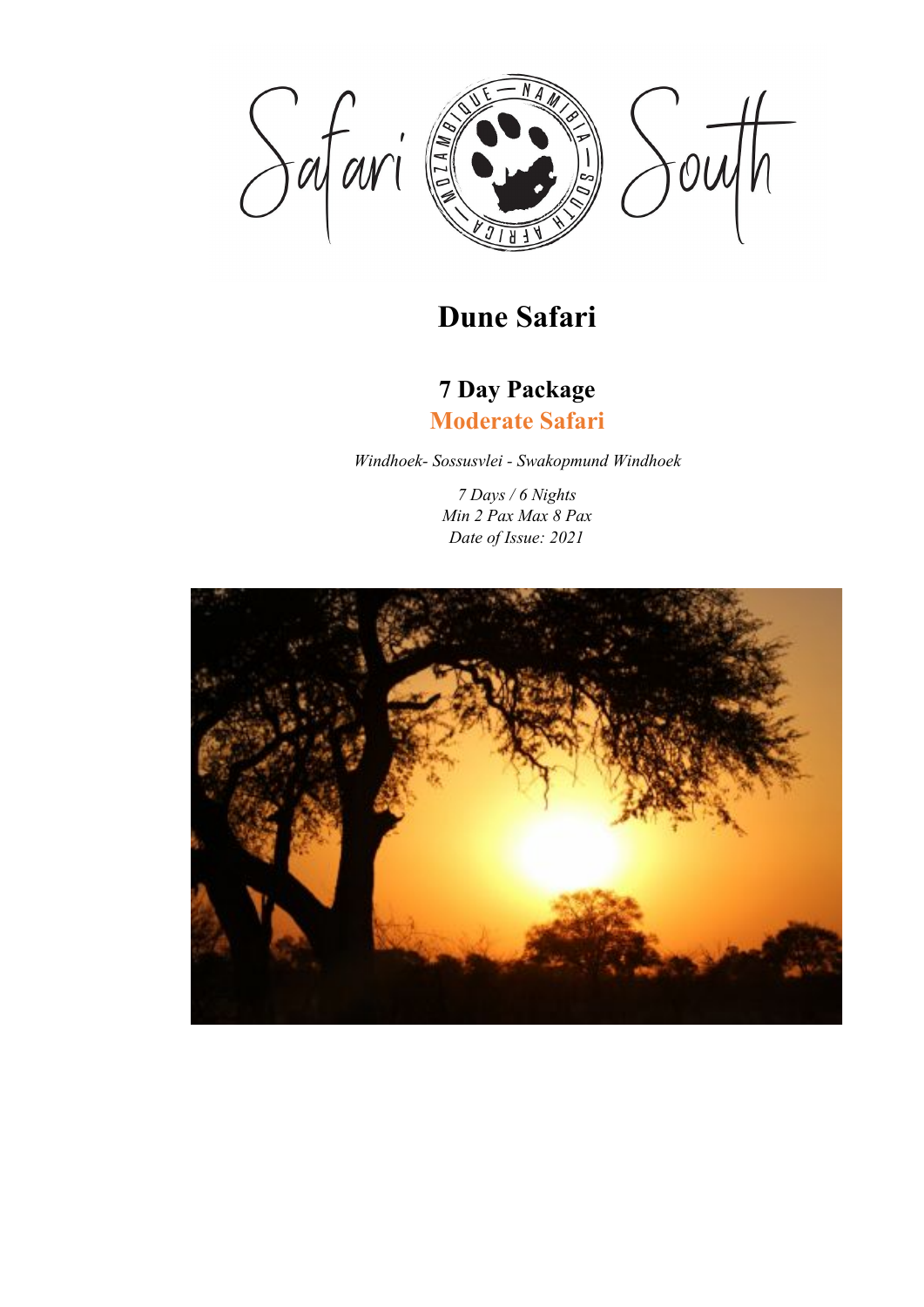### **Introduction**

Starting in our beautiful capital Windhoek we explore the desert, ocean life back Windhoek. This safari starts off with challenging the dune 45 at Sossusvlei, maybe even an aerial view of the Namib Desert from a hot air balloon. Then were off to the Atlantic Ocean, home of the cape fur seal and many more. With a quick stop over in Swakopmund to give you a taste of German cuisine

| Accommodation             | <b>Basis</b> | <b>Room Type</b> | <b>Duratio</b><br>n |
|---------------------------|--------------|------------------|---------------------|
| Kalahari Anib Lodge       | BB           | <b>Twin Room</b> | 1 Night             |
| <b>Namib Desert Lodge</b> | BB           | <b>Twin Room</b> | 2 Night             |
| The Stilts                | ВB           | <b>Twin Room</b> | 3 Night             |

### **Price**

**Price is subject to change according to lodge availability and exchange rate.**

|              | USD                                | Euro                                   |
|--------------|------------------------------------|----------------------------------------|
| 2 - People   | U\$ 5 620.00 Per person<br>sharing | $\epsilon$ 5 170.00 Per person sharing |
| 4 - People   | U\$4 090.00 Per person sharing     | $\epsilon$ 3 805.00 Per person sharing |
| 6 - People   | U\$ 3 580.00 Per person<br>sharing | $\in$ 3 350.00 Per person sharing      |
| $8 - People$ | U\$ 3 325.00 Per person<br>sharing | $\in$ 3 125.00 Per person sharing      |

Contact info:

[jillian@safari-south.com](mailto:jillian@safari-south.com)

[sean@safari-south.com](mailto:sean@safari-south.com)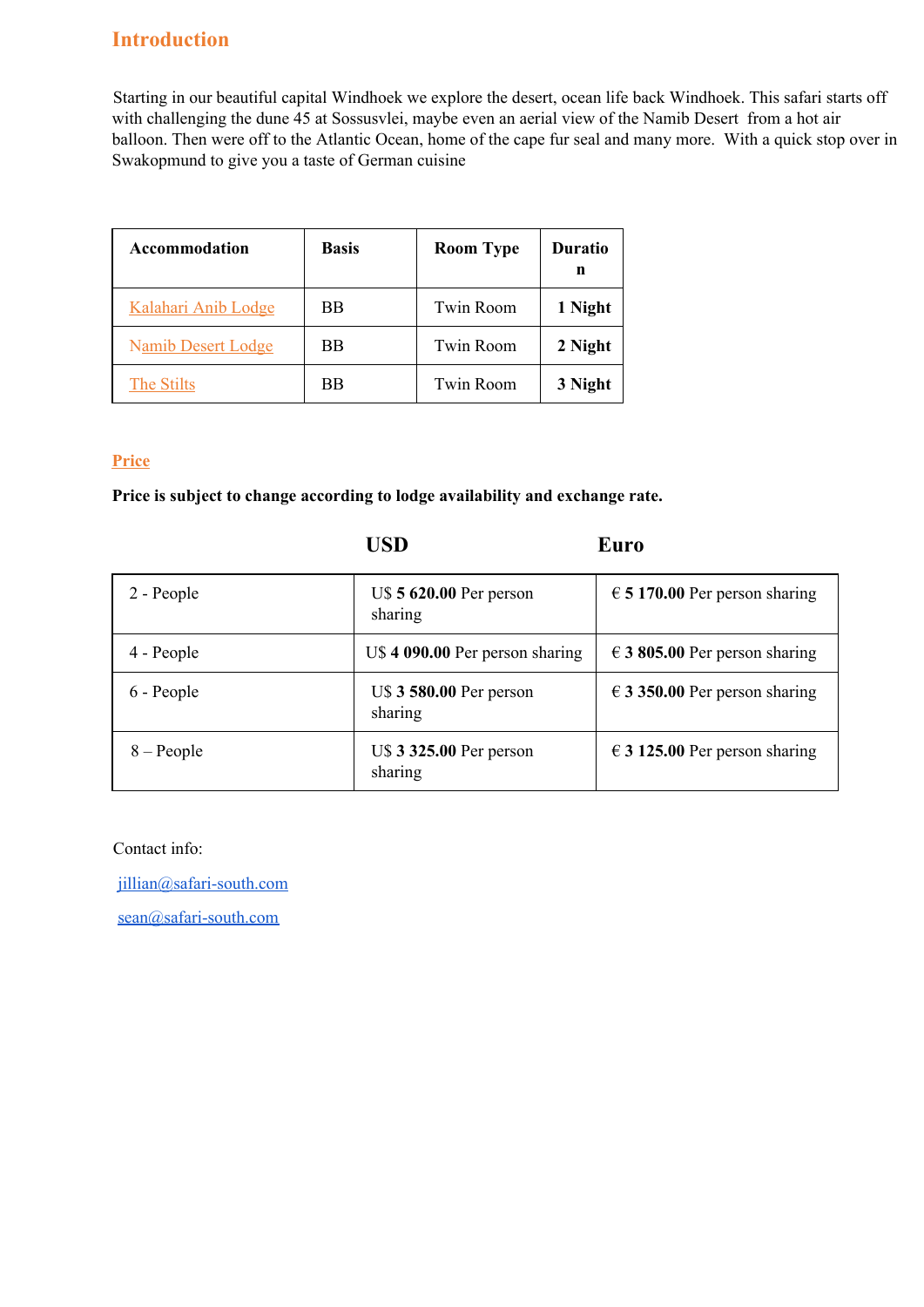## **Included**

- Accommodation, meals\*
	- o Breakfast, and dinner
- Activities as indicated per itinerary.
- VAT + Tourism Levy.
- Transfers to and from the Windhoek International Airport.
- Transport will be in an appropriate vehicle for route.
- AfriCam Safaris Guide/ Driver.
- All entrance fees at National Parks and Sightseeing Attractions as per itinerary. Snack bars, sparkling and still water in transport vehicle.

### **Excluded**

- All drinks and lunch
- Optional Excursions and Activities
- Gratuities/ Tips
- International Flights and Airport Taxes
- Travel Insurance
- All expenses of a personal nature.
- All items of a personal nature such as laundry, bar tabs, phone calls etc.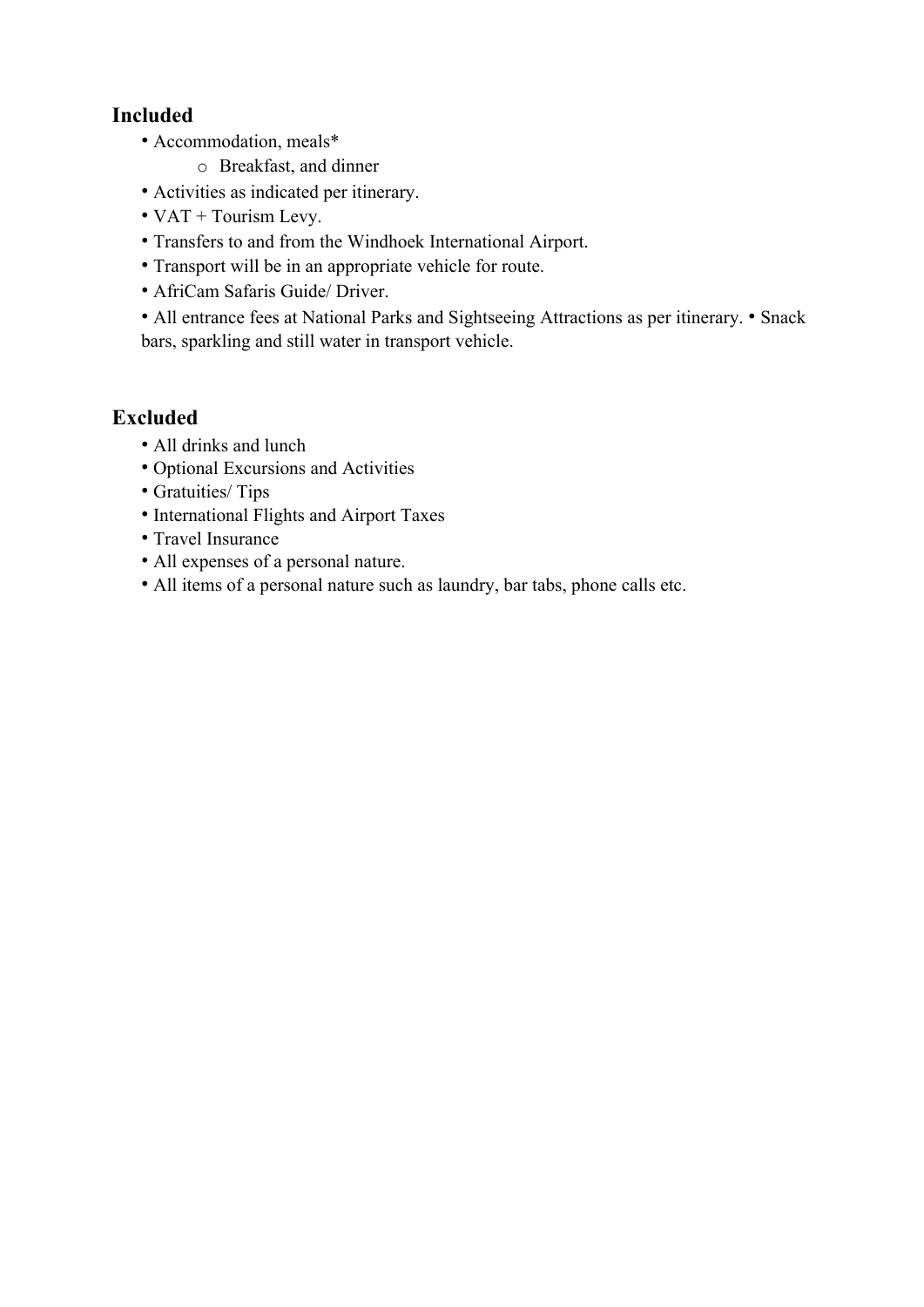# **Day 1 Kalahari Anib lodge, Mariental**

### **Day Itinerary**

Arrival at the Windhoek International Airport, upon arrival you will be met by your guide to embark on your journey to the south.

#### **Kalahari Park**

Explore the Gondwana Kalahari Park on the sunset drive and celebrate life atop a red Kalahari dune. Drink in the beauty of the Kalahari where gemsbok flourish and sociable weavers build gargantuan nests atop camelthorn trees. The optimum time to experience the Kalahari colors is when the sun dips in the late afternoon and lights up the sand as if glowing from an inner fire. Don't miss this time of day when the Earth seems to pause for Kalahari magic. Providing an oasis in the desert for groups, individual travelers and campers, Kalahari Anib Lodge is a relaxed and down-to-earth stopover for a taste of Kalahari.

#### **Activities**

| Sunset drive    | Optional add on |
|-----------------|-----------------|
| E - Bike trails | Optional add on |
| Dune walks      | Optional add on |
| Hiking trails   | Optional add on |

#### **Overnight: Kalahari Anib Lodge**

On the Eastern fringes of Namibia, the red sands of the Kalahari beckon. Let us introduce you to the place of burnished sands at Kalahari Anib Lodge. Easily accessible by sedan car and 30km from Mariental, this Kalahari lodge is a good overnight stop if travelling between Windhoek and the south or continuing to the Kgalagadi. There's nothing like feeling the good earth underfoot, so stretch legs on the trails around the lodge, keeping eyes open for springbok, zebra and wildebeest and take the chance to breathe in the character and energy of this distinctive area, feeling closer to the land.

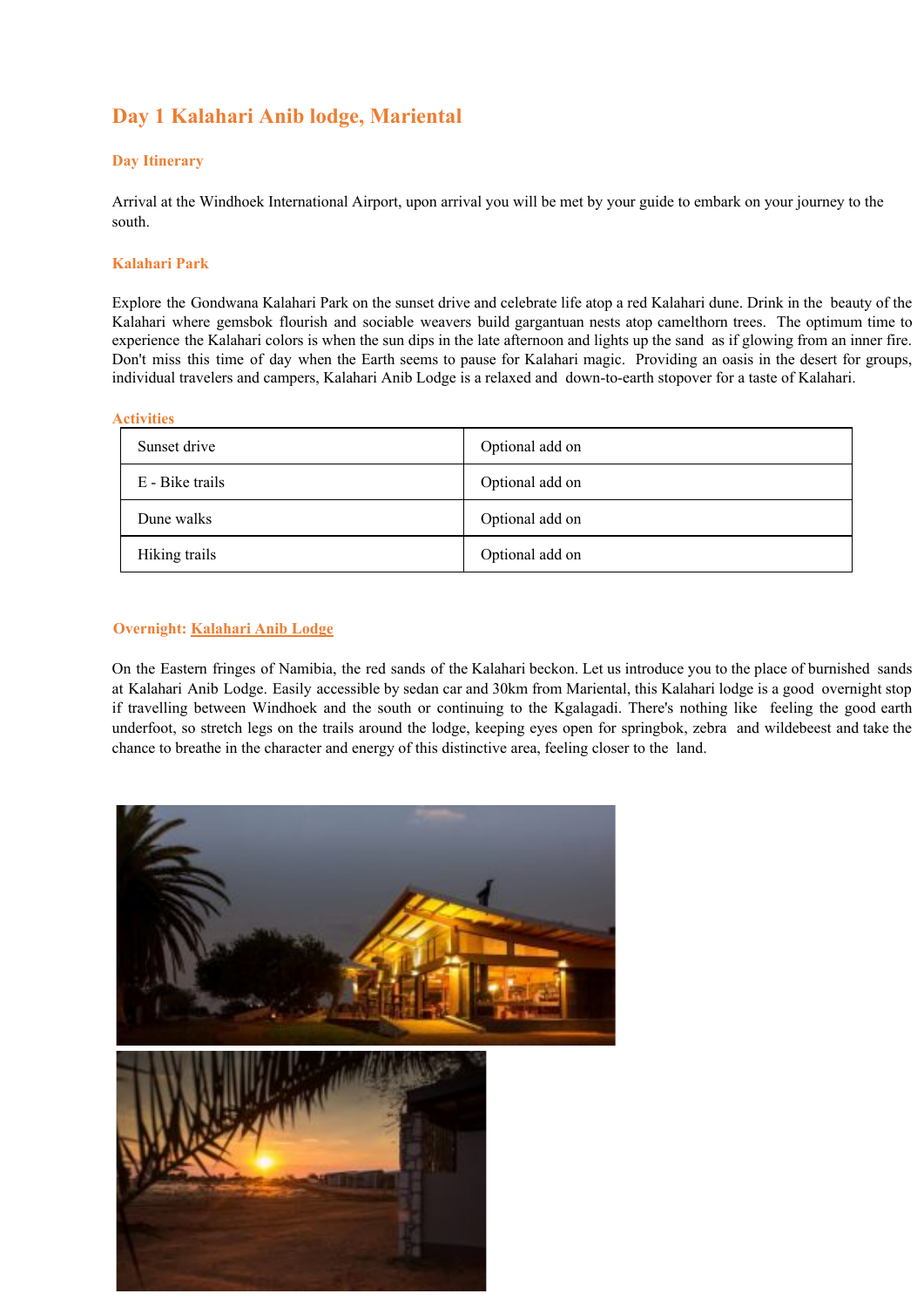## **Day 2 - 3: Namib Desert lodge, Sossusvlei**

#### **Day Itinerary**

After breakfast we travel over some rugged terrain and through spectacular landscape scenery Approximately 3.5 hours drive.

#### **Sossusvlei**

(sometimes written **Sossus Vlei**) is a salt and clay pan ] surrounded by high red dunes, located in the southern part of the Namib Desert, in the Namib-Naukluft National Park of Namibia. The name "Sossusvlei" is often used in an extended meaning to refer to the surrounding area (including other neighbouring *vlei*s such as Deadvlei and other high dunes), which is one of the major visitor attractions of Namibia. The name "Sossusvlei" is of mixed origin and roughly means "dead-end marsh". Vlei is the Afrikaans word for "marsh", while "sossus" is Nama for "no return" or "dead end". Sossusvlei owes this name to the fact that it is an endorheic drainage basin (i.e., a drainage basin without outflows) for the ephemeral Tsauchab River.



#### **Activities**

| Dune Drive                       | Optional add on |
|----------------------------------|-----------------|
| Bird WatchingScorpion Night Walk | Optional add on |
| E-Bike Excursion                 | Optional add on |
| Sossusylei Excursion             | Included        |
| Seseriem canyon excursion        | Included        |

#### **Overnight: Namib Desert Lodge**

Complementing the magnificence of a red sand sea, Namib Desert Lodge lies at the foot of ancient fossilised dunes. Make some space for wonder. A sunset or early morning drive through the red dunes exploring the sand masterpiece is breath-taking. Atop the ridge as the sand begins to glow deep rich sienna, a view of utter beauty is illuminated in gold, extending from the soft dunes around you to the green ribbon of riverine trees in the distance and the purple

blue mountains. Tolkien would be taken aback - and inspired, I'm sure, by such fantastical scenery! One of the Sossusvlei lodges, Namib Desert Lodge is imbued with its own special character.